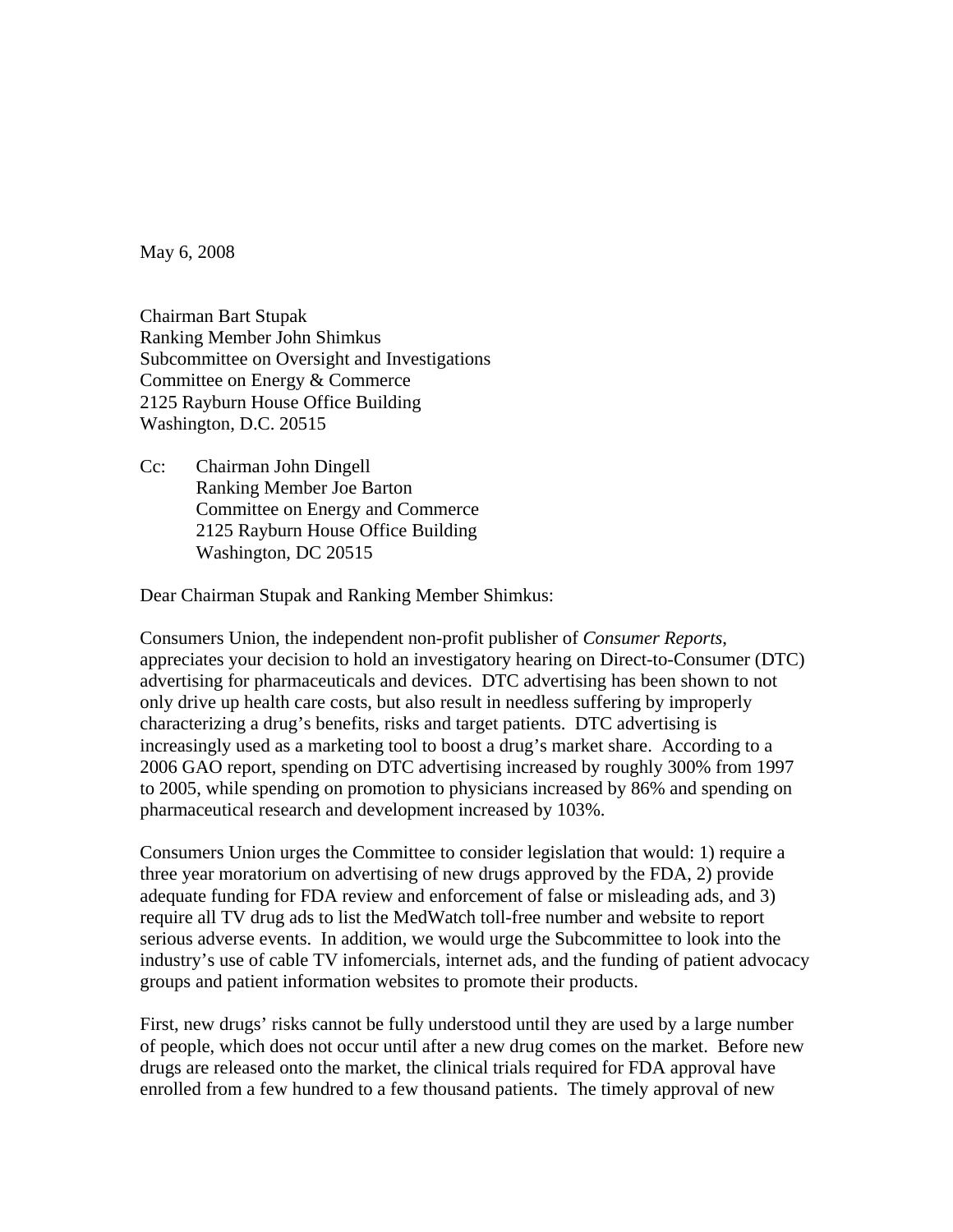drugs is important, but many adverse events or side effects do not become statistically significant or apparent until the drugs are used in larger samples of the population. The first few years a drug is on the market is the time period most likely to reveal previously unrecognized risks and side effects of a new drug. Unfortunately, this time period also sees some of the heaviest marketing of new drugs, as manufacturers seek to maximize name recognition and use of their drug before market exclusivity for the drug runs out. Consumers Union believes a three-year moratorium on DTC advertising is an important and rational step to take to: 1) allow doctors to get used to using a new drug and evaluate it in their patients before patients start requesting it based on ads, 2) permit further safety evaluations and adverse event surveillance of new drugs, and 3) minimize any inappropriate overuse.

Second, the FDA needs more resources for reviewing DTC ads and taking enforcement action when advertisements are unlawfully misleading, deceptive or unbalanced. Often, FDA does not issue a warning letter until months after a deceptive or misleading ad has been widely aired. Recent ad campaigns for the widely prescribed cholesterol-lowering drugs Vytorin and Lipitor are cases in point. In light of recent research indicating problems with respect to their safety or effectiveness, we have been particularly disturbed by ads for Zetia, Vytorin, Avandia, Procrit/Epogen, Boniva, Advair, Chantix and Aricept. Each of these drugs made the 2007 "Top 20" list of highest DTC advertising budgets. We would be pleased to provide the Subcommittee with our specific concerns about these drugs.

Delays in FDA enforcement result in windfalls for violating companies. Although ads for Lipitor featuring non-practicing physician Dr. Jarvis stated that the drug was superior to generic alternatives (a claim without substantial evidence), the ad ran for months before it was pulled off the air, misleading consumers and helping to continue Lipitor's reign as the top-selling prescription drug in the U.S. A *Consumer Reports* National Research Center survey recently showed that Dr. Jarvik was a very effective and believable spokesman while the ads were running. Of the 978 people shown the ad, sixtyfive percent said the ad conveyed that leading doctors prefer Lipitor. More than onequarter (29 percent) got the impression from the ad that Dr. Jarvik sees patients regularly. Forty-one percent said the ad conveyed that Lipitor is better than generic alternatives. FDA now has authority under the FDA Amendments Act (FDAAA) to require prereview of television ads. FDA should be encouraged to provide meaningful prereview for a fair balance of benefit and risk information and should take prompt action against ads already on air that do not meet this standard.

Third, FDA has been slow to study whether the MedWatch toll-free number and website to report serious adverse event should be included in TV drug ads, as FDAAA requires for print ads. Consumers Union has filed a petition asking the FDA to require that this information be included in TV ads so consumers can easily report serious adverse events. Including Medwatch information in TV drug ads is a common-sense way to improve post-marketing surveillance of serious adverse drug events. Drug companies argue that consumers are informed enough to use DTC ads to assist in making medical decisions; it